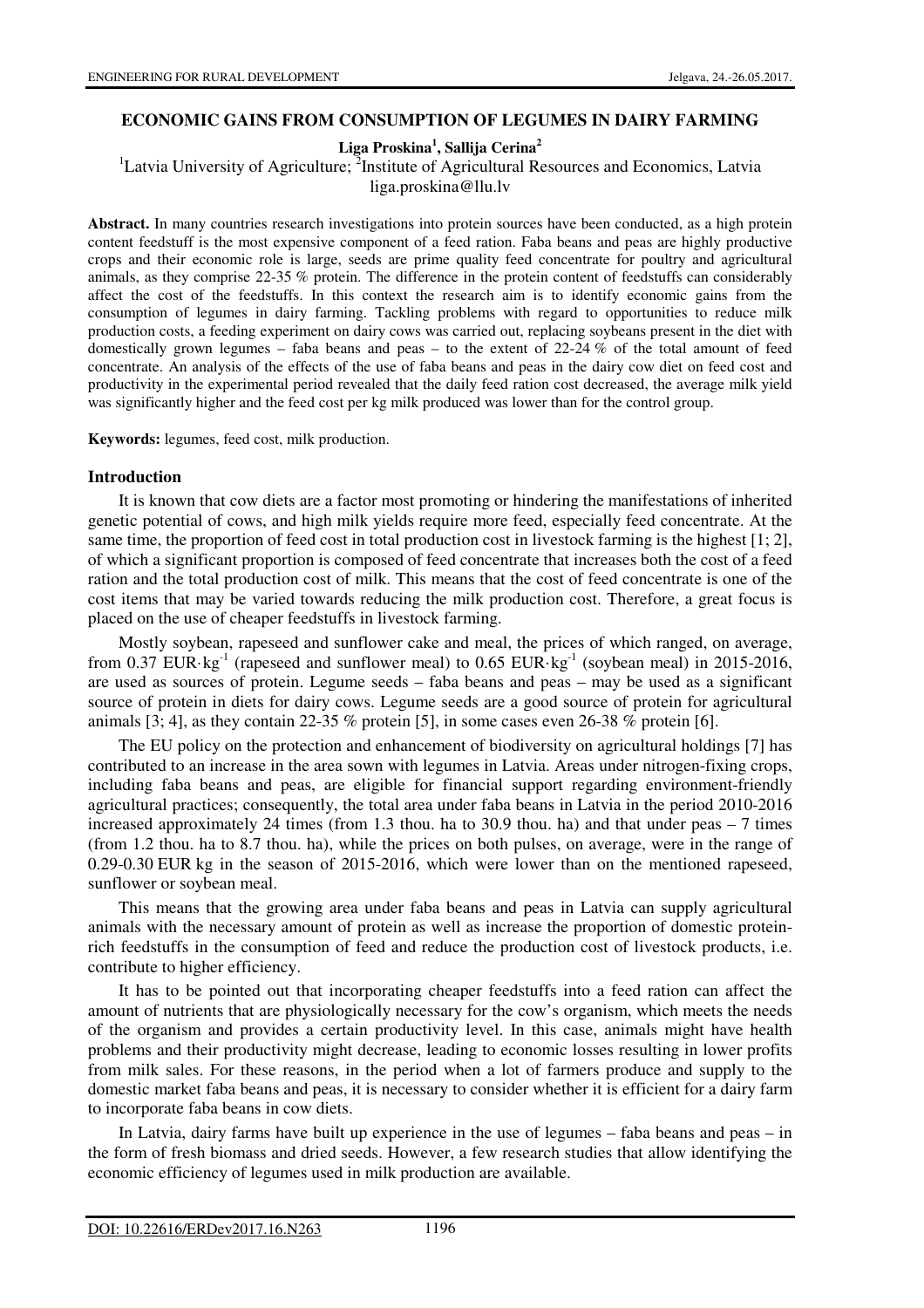Therefore, the overall aim of the present research is to identify changes in the economic indicators of milk production if replacing soybeans with faba beans and peas in the diet of dairy cows. To achieve the aim, the following specific research tasks are defined: 1) to identify changes in the indicators of cow productivity in the experimental period; 2) to determine the production cost of milk if replacing soybeans with faba beans and peas in the diet of dairy cows.

## **Materials and methods**

The feeding experiment on dairy cows was conducted in the winter of 2015-2016 from December to February (90 days) on the farm "Upites" in Sigulda municipality. For the experiment, four analogues dairy cow groups were formed; each group comprised five experimental cows  $(n = 5)$ . The dairy cows were selected for the experiment taking into account their lactation phase, live weight, milk yield in the previous lactation, average daily milk yield in the previous monitoring month and milk fat and protein contents.

The experimental groups were fed an equal ration of coarse feeds – hay and feed concentrate – as basic feed. Grain and rapeseed cake, which contain a certain amount of protein and supply the cows with starch for energy, were included in the feed concentrate fed to all the cow groups in equal amount. The present research does not perform dietary energy calculations, but analyses the provision of protein to the cows in the economic aspect if replacing soybeans with faba beans and peas in the cow diet.

In their research studies, a number of authors have found that faba beans may comprise up to  $350 \text{ g} \cdot \text{kg}^{-1}$  of the ration of feed concentrate fed to cows [8]. However, according to some research investigations, pulses may make up not more than 200 g·kg<sup>-1</sup> of the ration of feed concentrate fed to dairy cows. Latvian researchers Barbals and Brosova [9] recommend incorporating not more than 2 kg of faba beans a day to meet the protein and energy requirements of dairy cows and not to harm the health of the cows.

Table 1

| Group                                                                                                                 | Feedstuff               | <b>Silage</b> | Hay  | Grain | <b>Rapeseed</b><br>oil cakes | <b>Beans</b><br>"Lielplat<br>ones" | Peas<br>"Bruno" | Soybean<br>cakes | <b>Total</b> |
|-----------------------------------------------------------------------------------------------------------------------|-------------------------|---------------|------|-------|------------------------------|------------------------------------|-----------------|------------------|--------------|
| 1 <sup>st</sup><br>group                                                                                              | Feed, kg                | 30            | 6    | 5     |                              | 0.9                                | 0.9             | X                | 43.8         |
|                                                                                                                       | CP, g                   | 1116          | 658  | 477   | 314                          | 239                                | 209             | X                | 3012         |
|                                                                                                                       | $FC, EUR \cdot kg^{-1}$ | 0.60          | 0.48 | 0.75  | 0.40                         | 0.26                               | 0.27            | X                | $2.92*$      |
| 2 <sup>nd</sup><br>group                                                                                              | Feed, kg                | 30            | 6    | 5     |                              | X                                  | 1.9             | X                | 43.9         |
|                                                                                                                       | CP, g                   | 1116          | 658  | 477   | 314                          | X                                  | 441             | X                | 3005         |
|                                                                                                                       | $FC, EUR \cdot kg^{-1}$ | 0.60          | 0.48 | 0.75  | 0.40                         | $\mathbf{x}$                       | 0.57            | X                | $2.96*$      |
| $3^{\text{rd}}$<br>group                                                                                              | Feed, kg                | 30            | 6    | 5     | 1                            | 1.7                                | X               | X                | 43.7         |
|                                                                                                                       | CP, g                   | 1116          | 658  | 477   | 314                          | 452                                | $\mathbf{x}$    | X                | 3016         |
|                                                                                                                       | FC, $EUR \cdot kg^{-1}$ | 0.60          | 0.48 | 0.75  | 0.40                         | 0.49                               | X               | X                | 2.88*        |
| 4 <sup>th</sup>                                                                                                       | Feed, kg                | 30            | 6    | 5     | 1                            | $\mathbf{x}$                       | $\mathbf{x}$    | 1                | 43           |
| group,                                                                                                                | CP, g                   | 1116          | 658  | 477   | 314                          | X                                  | X               | 442              | 3007         |
| control                                                                                                               | FC, $EUR \cdot kg^{-1}$ | 0.60          | 0.48 | 0.75  | 0.40                         | X                                  | X               | 0.65             | $3.04*$      |
| $CP$ –Crude protein; FC–Feed costs; *–Total feed costs include the costs of mineral feed $(0.16$ EUR per cow per day) |                         |               |      |       |                              |                                    |                 |                  |              |

**Feed ration and crude protein per cow per day during the trials** 

In the experiment, the feed concentrate fed to the control group  $(4<sup>th</sup>$  group) comprised 1 kg soybean cake  $(140 \text{ g} \cdot \text{kg}^{-1})$  feed concentrate), while the daily feed ration for the experimental groups contained a mixture of 0.9 kg of faba beans, sort "Lielplatones" (100-120 g·kg<sup>-1</sup> feed concentrate) and 0.9 kg of peas, sort "Bruno" (100-120 g·kg<sup>-1</sup> feed concentrate) ( $1<sup>st</sup>$  group), 1.9 kg of peas sort "Bruno" (220-240 g kg<sup>-1</sup> feed concentrate) (2<sup>nd</sup> group) and 1.7 kg of faba beans sort "Lielplatones" (220-240 g·kg<sup>-1</sup> feed concentrate) (3<sup>rd</sup> group), replacing soybean cake in the feed ration (Table 1).

The daily amount of milk produced was registered and the fat and protein contents of the milk were determined in the experiment. The amount of milk produced was recalculated in terms of energy corrected milk (ECM) by using equation 1 [10]: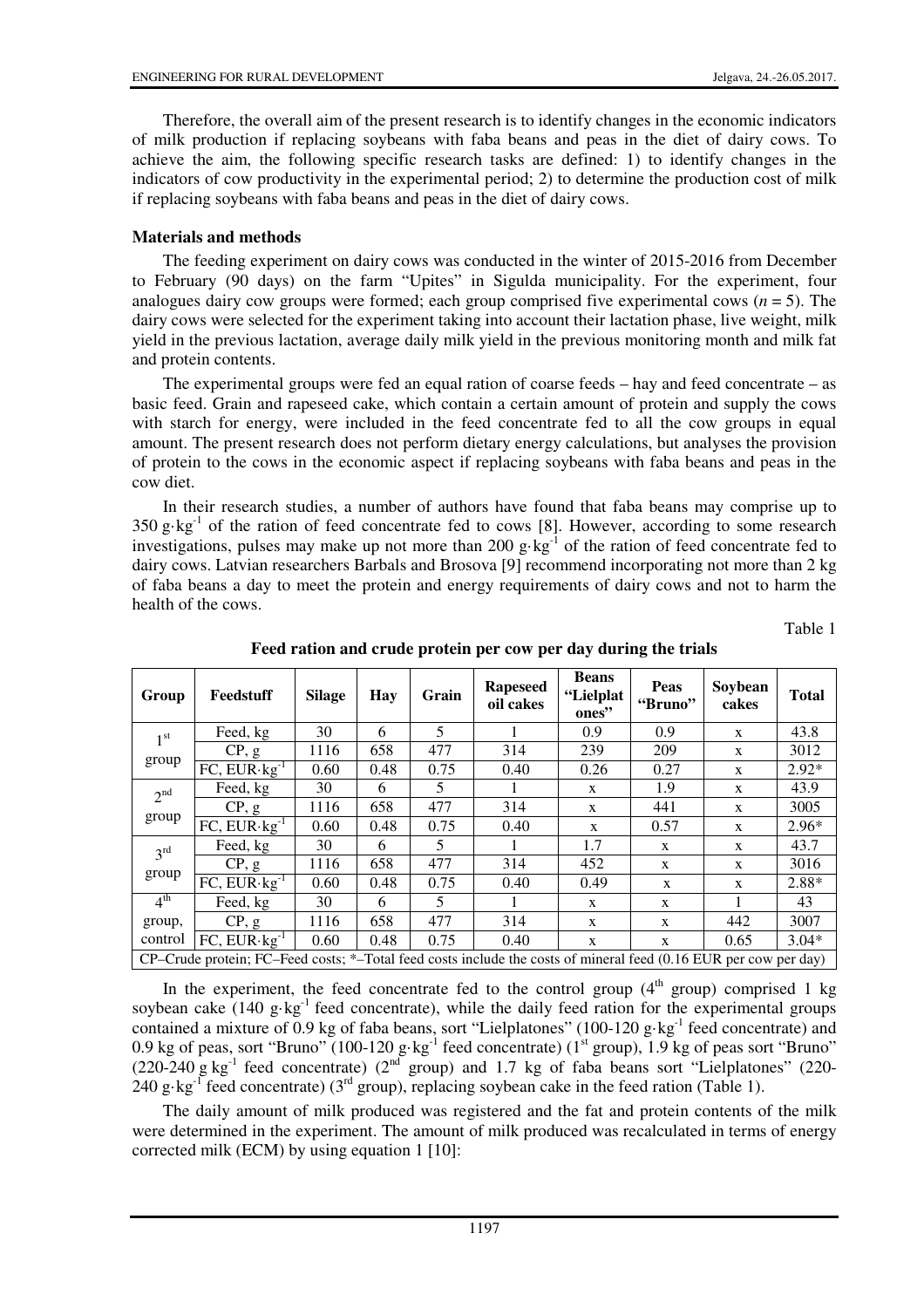$$
ECM = MilkYield \times \frac{0.383 \times MilkFat\mathcal{R} + 0.242 \times Milk\Pr{otein\mathcal{R} + 0.7832}}{3.14}.
$$
 (1)

Feed cost per kg of milk produced was calculated employing a method for calculating average cost per unit of production (total feed cost divided by the quantity of output) widely used in economic analysis. The research identified differences in the average milk yield and the average composition of milk between the experimental groups and the control group as well as between the end and the beginning of the trial.

Data on the performance of dairy cow productivity were analysed by: a Mann–Whitney test to identify differences relative to the control group and a Wilcoxon signed-rank test to identify differences between data at the beginning and the end of the experiment. Significant differences were accepted if  $p < 0.05$  [11; 12]. All statistical analyses were performed using SPSS for Windows version 20.0.

#### **Results and discussion**

The need for cheaper protein-rich feedstuffs in livestock farming has been referred to in a number of research studies, which is due to the high proportion of feed cost; as pointed out by Czuowska and Zekao [13], in dairy farming the feed cost accounts for 66 % of total production cost. However, it has to be taken into consideration that the feedstuffs incorporated in cow diets can significantly change milk yields and the cash flow of dairy farms. For this reason, Lima et al. [14] assessed the economic efficiency of feed components used in their dietary experiment in the context of productivity indicators and production cost, thereby identifying the most economically efficient feed ration providing the highest returns.

Table 2

| <b>Indicators</b>                           | $1st$ group      | $2nd$ group       | $3rd$ group       | 4 <sup>th</sup> group, control |
|---------------------------------------------|------------------|-------------------|-------------------|--------------------------------|
| Average milk yield per day, kg: Nov*        | 28.88±4.41       | 31.28±2.21        | $29.68 \pm 5.45$  | $28.14 \pm 7.07$               |
| $Dec**$                                     | $28.90 \pm 2.20$ | $30.42 \pm 3.24$  | $36.84\pm3.22^2$  | $29.82 \pm 4.17^2$             |
| $Jan**$                                     | 28.78±2.67       | $28.72 \pm 3.31$  | $34.1 \pm 3.71^2$ | $27.72 \pm 4.00^2$             |
| Feb**                                       | $26.45 \pm 3.35$ | $28.34 \pm 3.23$  | $32.00\pm3.40^2$  | $26.12\pm4.07^2$               |
| Fat content, %: Nov*                        | $3.80 \pm 0.83$  | $4.07 \pm 0.41$   | $4.02 \pm 0.58$   | $4.33 \pm 0.33$                |
| $Dec**$                                     | $4.29 \pm 0.49$  | $4.12 \pm 0.67$   | $4.38 \pm 0.51$   | $4.50 \pm 0.62$                |
| $Jan**$                                     | $4.42 \pm 0.65$  | $4.40 \pm 0.22^3$ | $4.60 \pm 0.76$   | $4.76 \pm 0.20^3$              |
| Feb**                                       | $4.35 \pm 0.39$  | $4.79 \pm 0.44$   | $4.44\pm0.55$     | $4.74 \pm 0.52$                |
| Protein content, %: Nov*                    | $3.23 \pm 0.33$  | $3.19\pm0.20^4$   | $3.15 \pm 0.19$   | $3.36 \pm 0.15^5$              |
| $Dec**$                                     | $3.22 \pm 0.32$  | $3.22 \pm 0.24$   | $3.11 \pm 0.25$   | $3.25 \pm 0.23$                |
| $Jan**$                                     | $3.26 \pm 0.34$  | $3.35 \pm 0.23$   | $3.33 \pm 0.29$   | $3.47 \pm 0.27$                |
| Feb**                                       | $2.72 \pm 0.39$  | $3.33\pm0.19^4$   | $3.27 \pm 0.24$   | $3.47 \pm 0.23$ <sup>3</sup>   |
| Total milk yield per trial, kg <sup>a</sup> | 12643.40         | 13134.30          | 15475.70          | 12575.50                       |
| difference relative to control, kg          | 67.90            | 558.80            | 2900.20           | X                              |
| Total fat yield, kg <sup>a</sup>            | 550.51           | 580.07            | 691.91            | 585.91                         |
| difference relative to control, kg          | $-35.41$         | $-5.84$           | 106.00            | X                              |
| Total milk protein, kg <sup>a</sup>         | 390.38           | 433.32            | 500.16            | 426.70                         |
| difference relative to control, kg          | $-36.32$         | 6.61              | 73.46             | X                              |

**Indicators of productivity in the groups of dairy cows by month and for the entire experimental period (December to February)** 

\*-initial stage; \*\*-trial period; <sup>a</sup>-per trial period (from December to February, 90 days); Means with different superscript numbers ('1','2' etc.) are significantly different at *P*< 0.05 in comparison with the control group or initial stage.

In the experiment on dairy cows a decrease in cow productivity, compared with the beginning of the experiment, was observed in the control,  $1<sup>st</sup>$  and  $2<sup>nd</sup>$  groups (Table 2), which may be explained by seasonal milk yield fluctuation, yet the observed decrease in productivity was not significant.

An analysis of the changes in cow productivity if incorporating peas (Table 2), beans or a mixture of both pulses in feed concentrate fed to the cows shows no significant differences between the control group and the experimental groups, except for the  $3<sup>rd</sup>$  group (1.9 kg of beans in the daily feed ration),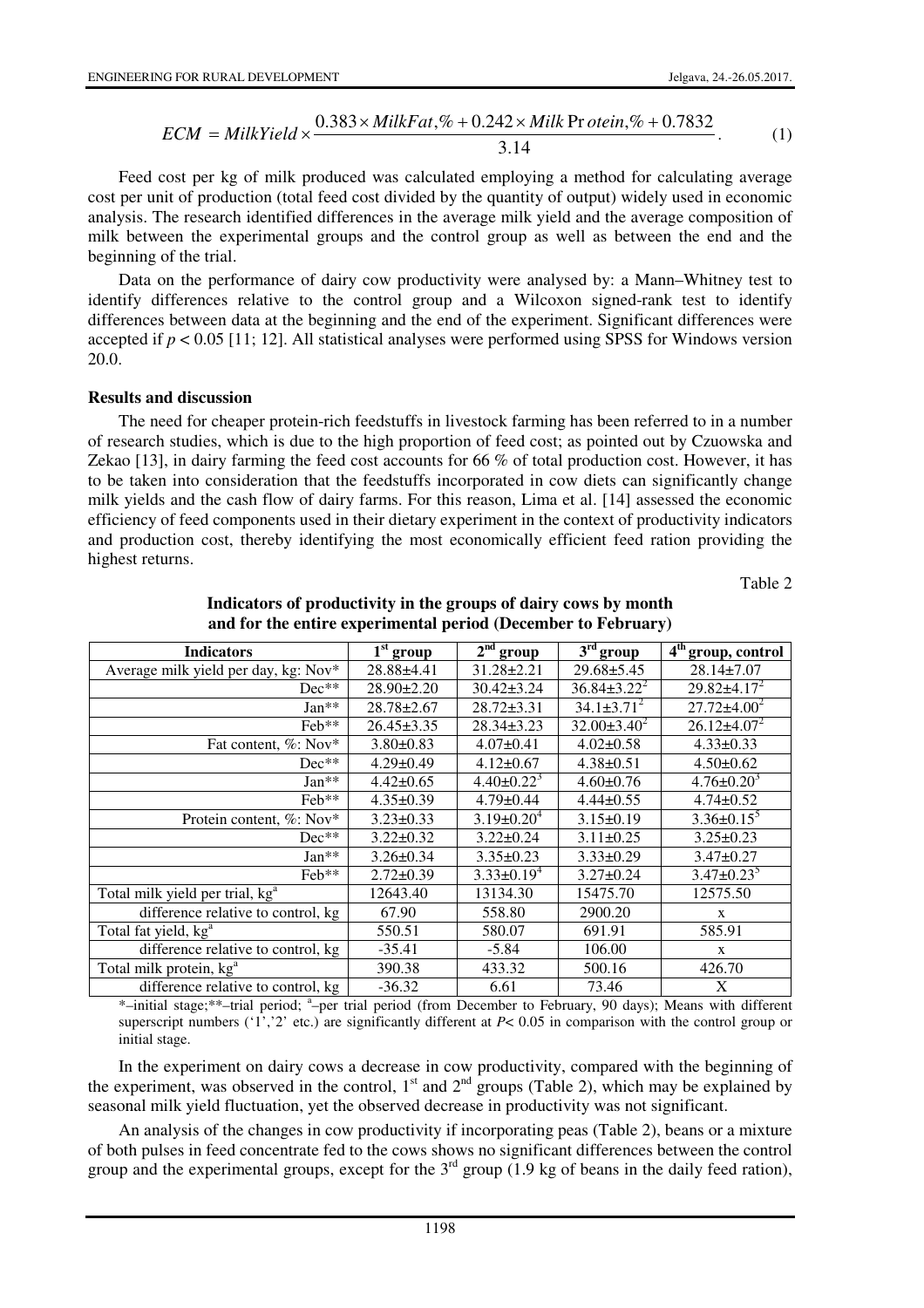the productivity of which, compared with the control group, was significantly higher  $(p < 0.05)$  and, in total, this group produced 2900 kg of ECM more than the control group did in the entire experimental period. The experimental results showed that compared with the control group, the cow diets comprising faba beans and peas did not significantly affect the fat and protein content of milk. However, it has to be noted that in the experimental period the total decrease in the amount of milk protein produced (by 36.3 kg) was observed in the 1<sup>st</sup> group (0.9 kg of faba beans and 0.9 kg of peas in the daily feed ration), while a significant total increase in the amount of milk protein produced was recorded in the  $3^{rd}$  group (1.7 kg of beans), which, to a great extent, may be explained by higher milk yields in this group.

Compared with the control group, significant change in the fat content of milk in the experimental groups was observed neither in the first nor in the second trial  $(p > 0.05)$ ; however, compared with the beginning of the trial, the total amount of milk fat produced decreased both in the first and the second trial, which may be explained by a decrease in milk yields in that period. An exception was the  $3<sup>rd</sup>$ group in the second trial (1.9 kg of beans in the daily feed ration), as the total amount of milk fat produced by this group was slightly greater. In the entire experimental period, this group produced 106.3 kg of milk fat more than the control group did (Table 2).

Other research investigations point out that if replacing soybean cake with peas in the ration of feed concentrate for dairy cows  $(150 \text{ g kg}^{-1})$ , no significant changes were observed in the key indicators of cow productivity: milk yield, fat content of milk and protein content of milk [15]. In their research studies, a similar finding was made by Tufarelli et al. [8], who replaced soybeans with faba beans (345 g kg<sup>-1</sup>) in the ration of feed concentrate for highly productive dairy cows (with the average milk yield of 35 kg per day). However, Mordenti et al. [16] point out that faba beans and peas incorporated in the feed ration for dairy cows  $(200 \text{ g} \cdot \text{kg}^{-1})$  increased the fat content of milk, whereas the milk yield did not change.

Table 3

| <b>Indicator</b>                                            | $1st$ group | $2nd$ group | $3rd$ group | $4th$ group,<br>control |
|-------------------------------------------------------------|-------------|-------------|-------------|-------------------------|
| Feed cost per cow, per day, EUR                             | 2.92        | 2.96        | 2.88        | 3.04                    |
| Difference relative to control, EUR                         | $-0.12$     | $-0.08$     | $-0.16$     | X                       |
| Total feed cost per group, per trial, EUR                   | 1313.33     | 1330.88     | 1296.23     | 1366.88                 |
| Difference relative to control, EUR                         | $-53.56$    | $-36.01$    | $-70.66$    | X                       |
| Difference relative to control, %                           | $-3.90$     | $-2.60$     | $-5.20$     | $\mathbf{x}$            |
| Average feed cost per kg of milk yield, $EUR \cdot kg^{-1}$ | 0.104       | 0.101       | 0.084       | 0.109                   |
| Difference relative to control, %                           | $-4.43$     | $-6.78$     | $-22.94$    | X                       |
| Feed protein per kg of milk yield, $g \cdot kg^{-1}$        | 107.22      | 102.97      | 87.70       | 107.60                  |
| Difference relative to control, %                           | $-0.35$     | $-4.30$     | $-18.49$    | X                       |
| Revenue from milk sales per group per trial, EUR*           | 2655.11     | 2758.20     | 3249.90     | 2640.86                 |
| Income over feed costs per group per trial, EUR             | 1341.79     | 1427.33     | 1953.67     | 1273.98                 |
| Difference relative to control, %                           | 5.30        | 12.00       | 53.40       | X                       |

**Milk production costs and protein consumption** 

\* purchase price of milk 0.21 EUR·kg-1

According to the research studies by Silva et al. [17], the activity's economic analysis by production costs and the economic efficiency index, such as gross and net rates, is an aid in decisiontaking within the agricultural enterprise. Table 3 shows the difference between revenue from milk sales and cow feed costs (income over feed costs) for the experimental period.

The feed costs in all the experimental groups  $(1^{st}-3^{rd}$  groups) were 2.6-5.2 % lower, given the market prices of faba beans and peas in comparison with the price of soybeans. The greatest saving in costs (EUR 70.66) was observed in the 3<sup>rd</sup> group (220-240 g of faba beans per kg of feed concentrate), EUR 53.56 were saved in the 1<sup>st</sup> group (100-120 g·kg<sup>-1</sup> peas and 100-120 g·kg<sup>-1</sup> beans) and the smallest saving in costs (EUR 36.01) was found in the  $2<sup>nd</sup>$  group (220-240 g·kg<sup>-1</sup> peas).

A comparison of feed costs between the control and the experimental groups shows that the feed cost per kg of milk produced in the  $1<sup>st</sup>$  group was 4.4 % lower. Therefore, the difference between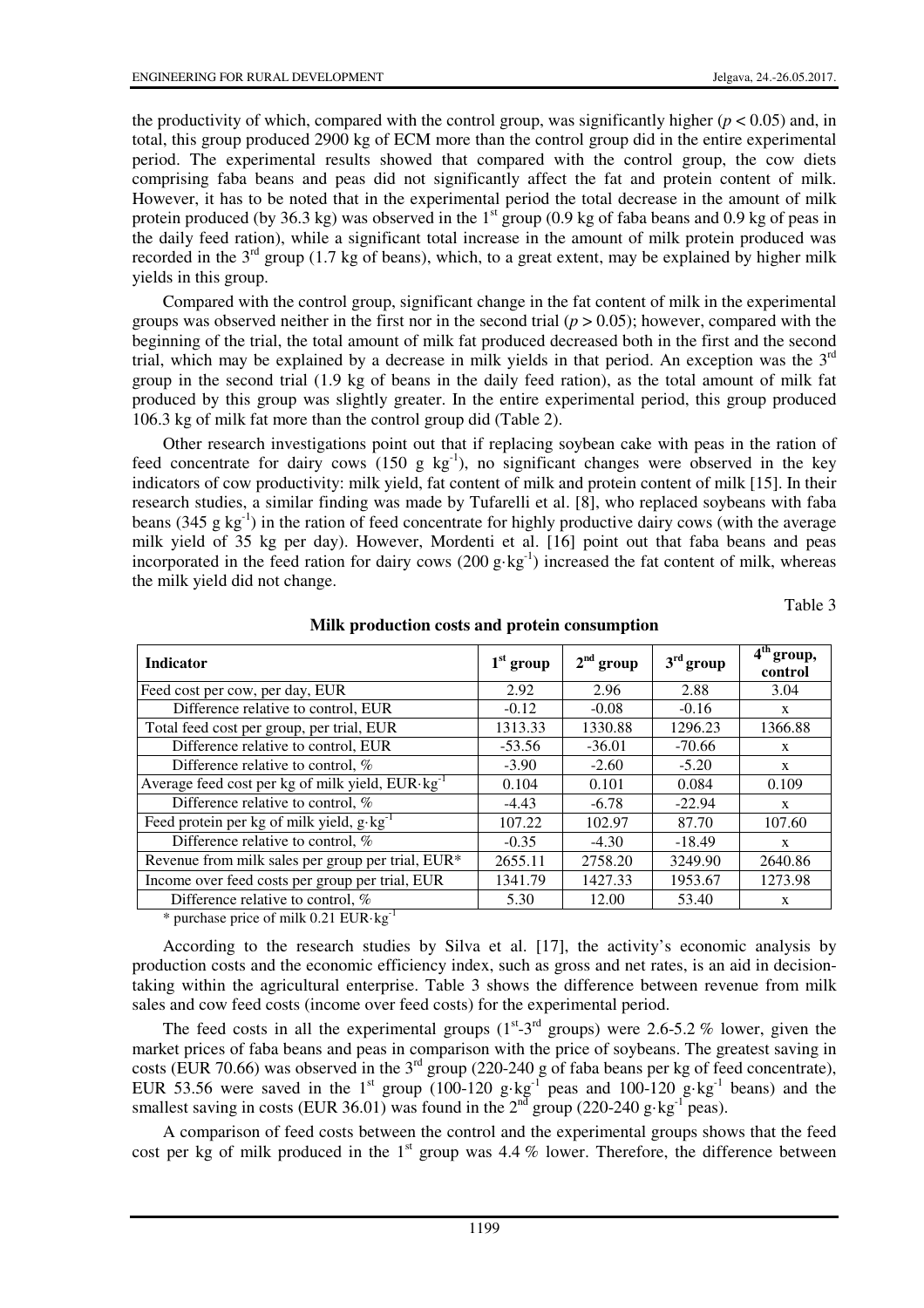revenue from milk sales and feed costs (income over feed costs) was 5.3 % greater in the experimental groups than in the control group.

However, the  $3<sup>rd</sup>$  group, which, compared with the control group, had lower feed costs, demonstrated the best result – a 22.9 % or 2.5 cent lower feed cost per kg of milk produced. A similar trend was observed for the  $2^{nd}$  group – the feed cost in this group was 6.8 % lower than that in the control group.

The smallest amount of feed protein consumed per kg of milk produced was observed in the 3<sup>rd</sup> group (87.7 g·kg<sup>-1</sup>), which, compared with the control group, was 18.49 % lower. However, the amount of feed protein consumed per kg of milk produced in the  $1<sup>st</sup>$  group and the control group was the same.

# **Conclusions**

After analysing the experimental results, one can conclude that the experimental feed ration containing faba beans allowed reducing feed costs at the same or higher dairy cow productivity level. It means that replacing soybeans with faba beans resulted in higher returns from the feedstuffs, i.e. the same productivity at less inputs. However, higher production efficiency was achieved by incorporating 1.7 kg of faba beans  $(220-240 \text{ g} \cdot \text{kg}^{-1})$  of the total amount of feed concentrate in the daily feed ration for dairy cows.

Compared with the control group, the experimental groups that were fed faba beans and peas demonstrated the following effects:

- 1. The cost of the daily feed ration was lower: by EUR 0.16 per day for the  $3<sup>rd</sup>$  group (1.7 kg of faba beans in the daily feed ration), EUR 0.12 for the  $1^{st}$  group (0.9 kg of faba beans and 0.9 kg of peas in the daily feed ration) and EUR 0.08 for the  $2<sup>nd</sup>$  group (1.9 kg of peas in the daily feed ration);
- 2. The average daily milk yield was significantly ( $p < 0.05$ ) higher for the 3<sup>rd</sup> group (1.7 kg faba beans); therefore, this group produced significantly greater amounts of milk, fat and protein. The productivity indicators of the other groups were similar to those of the control group;
- 3. The feed cost per kg of milk produced was 4.4-22.9 % lower. The best performance with a 22.9 % or 2.5 cent lower feed cost per kg of milk produced was demonstrated by the  $3<sup>rd</sup>$  group, in the daily feed ration of which 1 kg of soybeans were replaced with 1.7 kg of faba beans.

### **Acknowledgements**

This work was supported by the European Project EROLEGUME "Enhancing of Legumes Growing in Europe through Sustainable Cropping for Protein Supply for Food and Feed" (Seventh Research Framework Programme of the European Union - FP7 research project No 613781).

# **References**

- 1. Hansen J., Gale F. China in the Next Decade: Rising Meat Demand and Growing Imports of Feed. Amber Waves, 2014. [online] [31.12.2016]. Available: http:// http://www.ers.usda.gov/amberwaves/2014-april/china-in-the-next-decade-rising-meat-demand-and-growing-imports-offeed.aspx#.V8vs4\_l97IU.
- 2. Lawrence J.D., Mintert J., Anderson J.D. etc. Feed Grains and Livestock: Impacts on Meat Supplies and Prices. The magazine of food, farm, and resource issues. Choices, 2nd Quarter, vol. 23(2), 2008, pp. 11-15.
- 3. Koivunen E., Partanen K., Perttilä S. etc. Digestibility and energy value of pea (Pisum sativum L.), fababean (Vicia faba L.) and blue lupin (narrow-leaf) (Lupinusangustifolius) seeds in broilers. Animal Feed Science and Technology, vol. 218, 2016, pp. 120-127.
- 4. Crépon K., Marget P., Peyronnet C. etc. Nutritional value of faba bean (Vicia faba L.) seeds for feed and food. Field Crop Research, vol. 115, 2010, pp. 329-339.
- 5. Nalle C.L., Ravindran V., Ravindran G. Nutritional value of faba beans (Vicia faba L.) for broilers: Apparent metabolisable energy, ileal amino acid digestibility and production performance. Animal Feed Science and Technology, vol. 156(3-4), 2010, pp. 104-111.